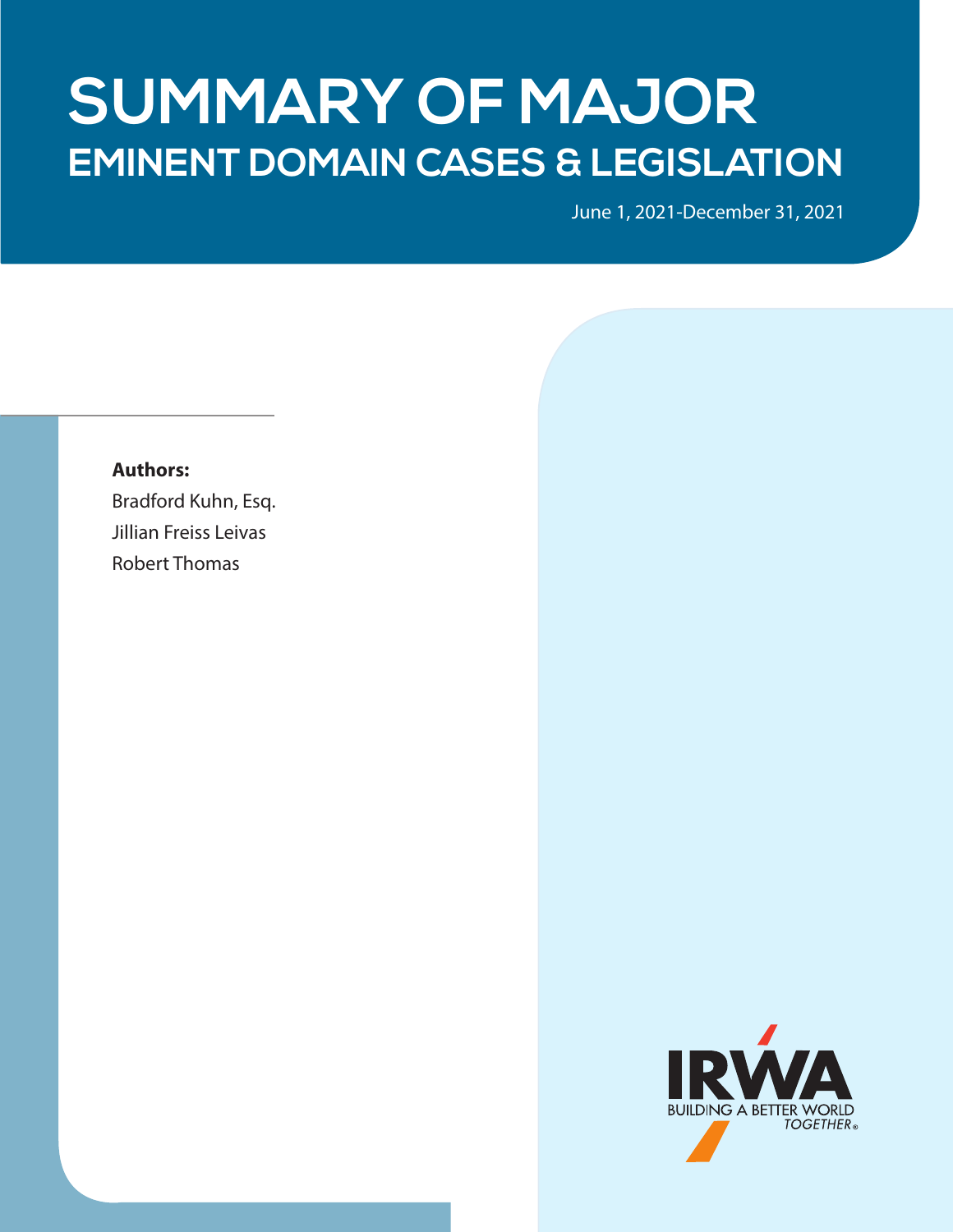# Summary of Major Eminent Domain Cases and Legislation

### **California**

#### *City of Escondido v. Pacific Harmony Grove Dev., 2021 Cal. App. LEXIS 706 (Aug. 26, 2021)*

**Background:** The city filed an eminent domain action to acquire a strip of land for a road extension. The road extension had long been on the city's circulation element of its general plan, and a city ordinance required any owner developing property to dedicate public improvements to conform to the general plan. In the condemnation action, the city argued that the strip of land had nominal value (\$50,000) since it would have been required to be dedicated as part of any future development. The owner claimed the road was not necessary, as it could utilize an existing road which had sufficient capacity, and therefore the strip of land should be valued based on its industrial highest and best use, resulting in compensation of nearly \$1 million. The trial court concluded that the strip of land should be valued at its unimproved value since it would have been required to be dedicated as part of any future development, and such a dedication requirement was constitutional (it was roughly proportional and rationally related to any future development impacts). The court also concluded that the "project-effect rule" did not apply, since the dedication was not put in place to impact the value of the property, but instead to mitigate the traffic burdens created by a future development. The owners appealed.

*Issue:* What valuation methodology applies with property dedications — dedication doctrine or the project influence rule?

*Holding:* The dedication requirement was constitutional, as the City did the work to demonstrate the dedication requirement was proportional to the impacts. The project influence rule did not apply because the dedication requirement arose as part of the general plan and circulation element, which were in place long before the date of probable inclusion.

#### *Foley Investments, LP v. Alisal Water Company dba Alco Water Service, 2021 Cal.App. LEXIS 1026 (Nov. 16, 2021)*

**Background:** When a water main underneath an apartment complex burst and caused damage to the complex, the property owner sued Alco Water Service ("Alco") for inverse condemnation and tort claims. Additionally, this case provides an application of the Fire Protection Immunity under Public Utilities Code section 774. Alco's general water service practice involves running water mains under city streets and property owners are responsible for the service lines that connect at the property boundaries and run into the property. However, in this case, conditions of development for the apartment complex required internal fire hydrants, which necessitated the installation of a water main through the property. Alco and the property owner entered into a private contract where Alco would install the water main and the property owner granted the easements for such installation. This water main served the fire hydrants and additional service laterals that provided water to the residents of the apartment building. Alco only billed the property owner for the water service, not the individual tenants.

*Issue:* Whether the water utility was operating its facilities for the "public use" and therefore potentially liable for inverse condemnation damages.

*Holding:* The Court of Appeal affirmed the finding of no inverse condemnation liability. First, the water main was installed pursuant to a private contract and Alco did not use its eminent domain authority. Second, this water line was intended to serve an individual need — meeting the flow requirements for the fire hydrants that only served this one property — and it did not provide service to the public at large. Further, while approximately 400 people lived at the property, there were only 81 units and only one water customer, the property owner. Finally, as this was an installation under private contract, the risk-spreading policy considerations underlying inverse condemnation were inapplicable. Therefore, the court concluded the water main served a private use and inverse condemnation liability was inapplicable.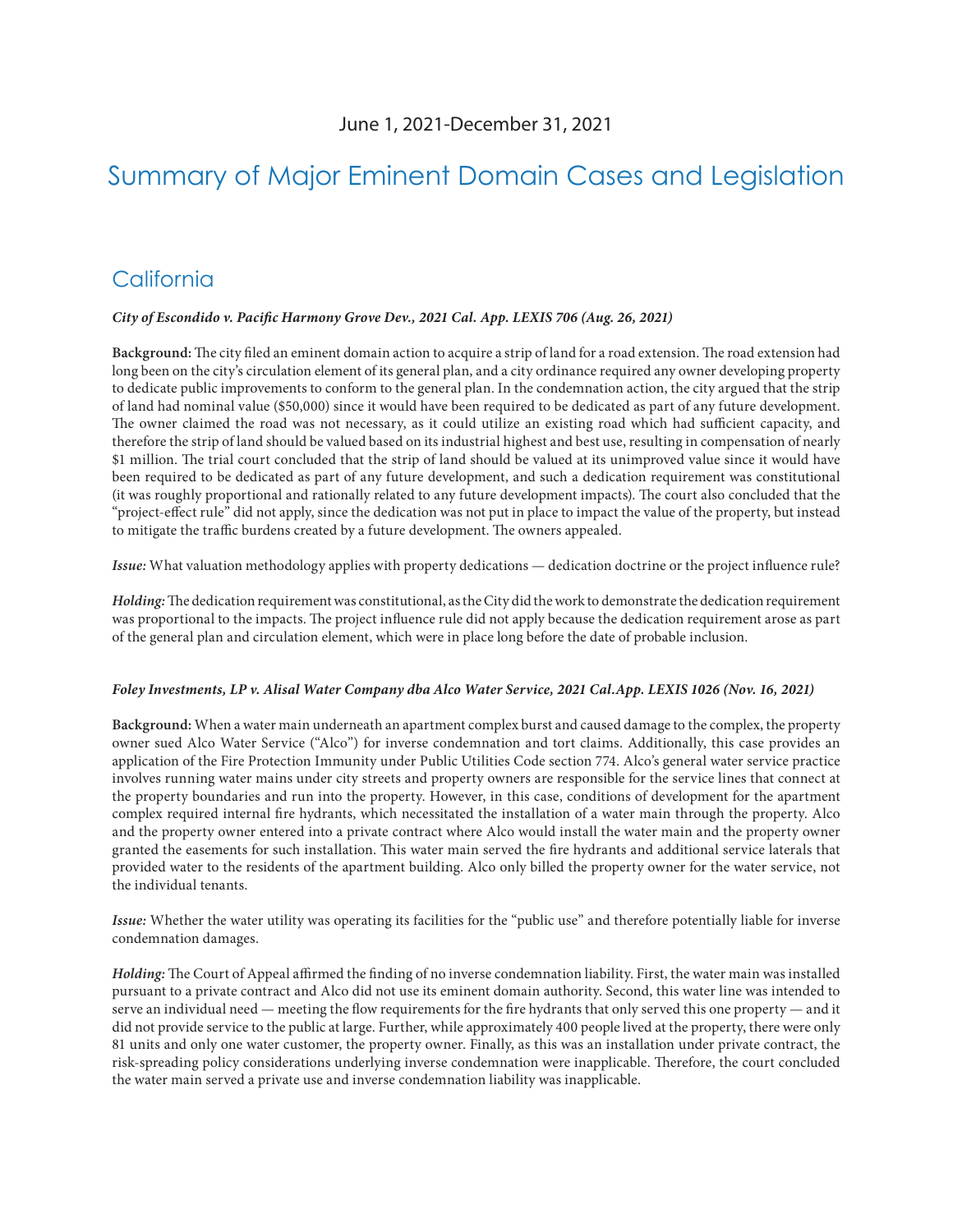### Illinois

### *City of Mascoutah v. Ill. Comm'n, 2021 IL App (5th) 200386 (2021 Ill. App. LEXIS 428)*

**Facts:** Petitioner, City of Mascoutah, petitioned the court for direct review of an order of the Illinois Commerce Commission's denial of a petition to approve the acquisition of easements for the construction of a power line, part of which was outside the city limits. The commission deemed the proposed use not in the public interest and denied the petition.

*Issue:* What is the proper method of obtaining review of an Illinois Commerce Commission order?

*Holding:* The level of review depends upon which statute the order of the Commission pertained to. Here, the denial of the use of eminent domain was based on section 11-117-1(2) of the municipal code. The Court of Appeal determined that direct review was not conferred and instead the City would have to petition for a writ of certiorari in the circuit court in order to review an order of the Commission.

### Indiana

### *Krause-Franzen Farms, Inc. v. Tippecanoe Sch. Corp., 2021 Ind. App. LEXIS 209 (2021 WL 2643915)*

**Facts:** A school corporation looked into options to remediate problems associated with a middle and elementary school, including land acquisition. In order to secure financing for a school, it approved selling bonds and putting the cost on a debt schedule.

*Issue:* Whether the school corporation exceeded its authority as to the "necessity" of the acquisition, because it did not currently have the funds necessary to finance the acquisition and development of the middle school.

*Holding:* Even though financing was not in place (bonds), there was a present necessity, not a future, speculative need, due to the capacity concerns, security concerns, transportation issues, and aging facilities to warrant a taking of the property for the school.

### Louisiana

### *Robert v. State, 2021 La. App. LEXIS 1223 (2021 WL 3573312)*

**Facts:** Plaintiffs own property along a canal that is a non-riparian waterway. By statute, a six-foot buffer was required to any waterway fronting levee, and it prohibited the placement of any object within this buffer. The statute provides a notice and waiting period before the governing authority can remove the objects. Plaintiffs claimed this was a regulatory taking under state and federal law and a claim of inverse condemnation because it deprived them of all economically beneficial use of the property.

*Issue:* Was this a per se regulatory taking?

*Holding:* The statute, on its face, did not deny plaintiffs of all economically beneficial or productive use of the land and was therefore not a per se regulatory taking. However, there are genuine issues of material fact that warrant remanding to determine whether this was still a taking.

### *Baca v. Sabine River Auth., 2021 La. App. LEXIS 886 (2021 WL 2283067)*

**Facts:** Property owners argued that the construction of the dam caused changes to the downstream river and resulted in catastrophic flooding. They claimed flooding had occurred in the past and was likely to occur in the future.

*Issue:* Whether prior acts of flooding constituted knowledge sufficient to start the period of prescription prior to the current inverse condemnation claim and if summary judgment on this basis was accurate.

*Holding:* Where flooding in prior instances was so significant to incite lawsuits, that established that the plaintiffs knew or should have known of the increased risk of flooding and actual flood events more than three years prior to the current lawsuit being filed. The Court found no material distinction to plaintiff's arguments that the flooding was caused by the construction of the dam vs. the operation of the dam.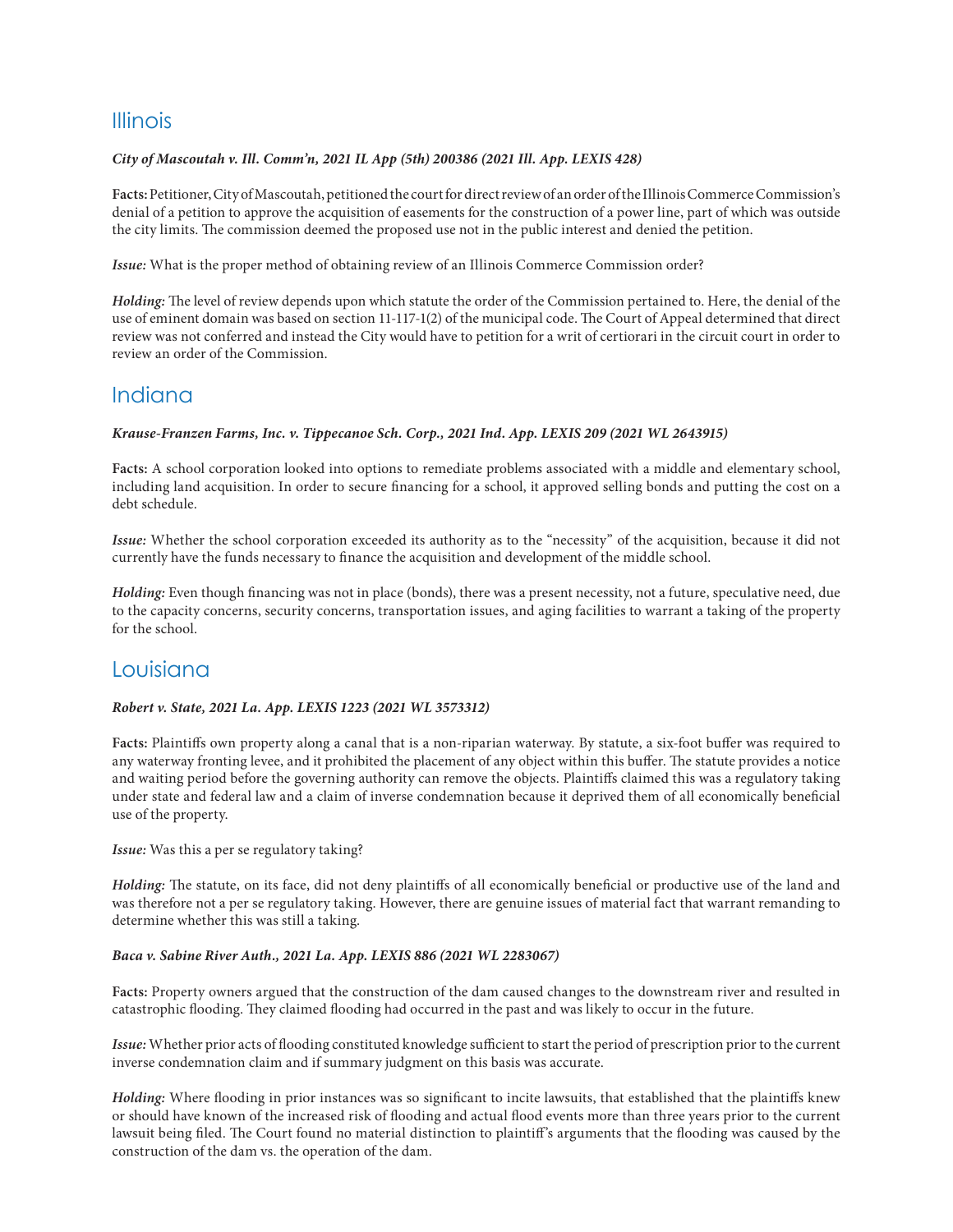# **Mississippi**

#### *Johnson v. Adams Cty., 2021 Miss. App. LEXIS 271 (2021 WL 2548601)*

**Facts:** A quick take action was instituted to allow for the widening of a very dangerous road. An order of immediate possession was granted and the property owners appealed that order to the Mississippi Supreme Court.

*Issue:* Whether an order granting a quick take is immediately appealable.

*Holding:* The quick take order is not a final, appealable order that would grant an appellate court jurisdiction, and there were no other legal mechanisms that would make such an appeal proper.

### Nebraska

### *Sanitary & Improvement Dist. No 67 of Sarpy Cty. V. State of Neb. Dep't of Roads, 309 Neb. 600 (2021 Neb. LEXIS 95*

**Facts:** The Nebraska Department of Transportation made road improvements that altered direct access to a community serviced by a sanitary and improvement district (SID). The SID brought suit for inverse condemnation, alleging that it was the owner, through dedication, of the streets and roads that were damaged by the rerouting of the highway.

*Issue:* Whether a Sanitary and Improvement District was a "person" sufficient to have standing to bring an inverse condemnation lawsuit?

*Holding:* The SID was not an entity that qualified as a legal person for purposes of constitutional protection and the case for inverse condemnation was properly dismissed. The SID was created through statute and only had the powers conferred upon it. The SID was not granted the power to hold an interest in property outside of its public function. As such, it did not act as a person.

### New Mexico

#### *State v. Wilson, 2021 N.M. LEXIS 24 (2021 WL 2310061)*

**Facts:** The State issued various public health orders that placed restrictions on businesses, including occupancy limited and closures. This is a consolidation of various cases brought by businesses and business owners for takings based on the public health orders.

*Issue:* Do the State's COVID-19 public health orders support a claim for compensation under the New Mexico constitution, statutory law, or the Public Health Emergency Response Act?

*Holding:* The public health orders are not takings that require compensation.

- The public health orders are a reasonable exercise of the police power.
- There is no regulatory taking under Lucas.
- No compensation under NM statutory law because plaintiffs failed to exhaust administrative remedies.

### New York

#### *Matter of PSC, LLC v. City of Albany Indus. Dev. Agency, 2021 NY Slip Op 06907 (no WL citation)*

**Facts:** A municipal redevelopment agency condemned holdout property used as a parking lot in a downtown area known as "The Dead Zone," and "the parking lot district." The taking was part of a larger redevelopment proposal to build residential apartments, a hotel, retail, office space, and parking by a private developer.

*Issue:* Did the taking conform to New York's requirements for public use or purpose?

*Holding:* The court affirmed the taking and rejected the owner's objection. Even though the agency did not yet have specific plans for the area or for the project — it had publicly requested development proposals, but no developers had responded — the court concluded that the public use was sufficiently stated. The court found no error in the agency's determination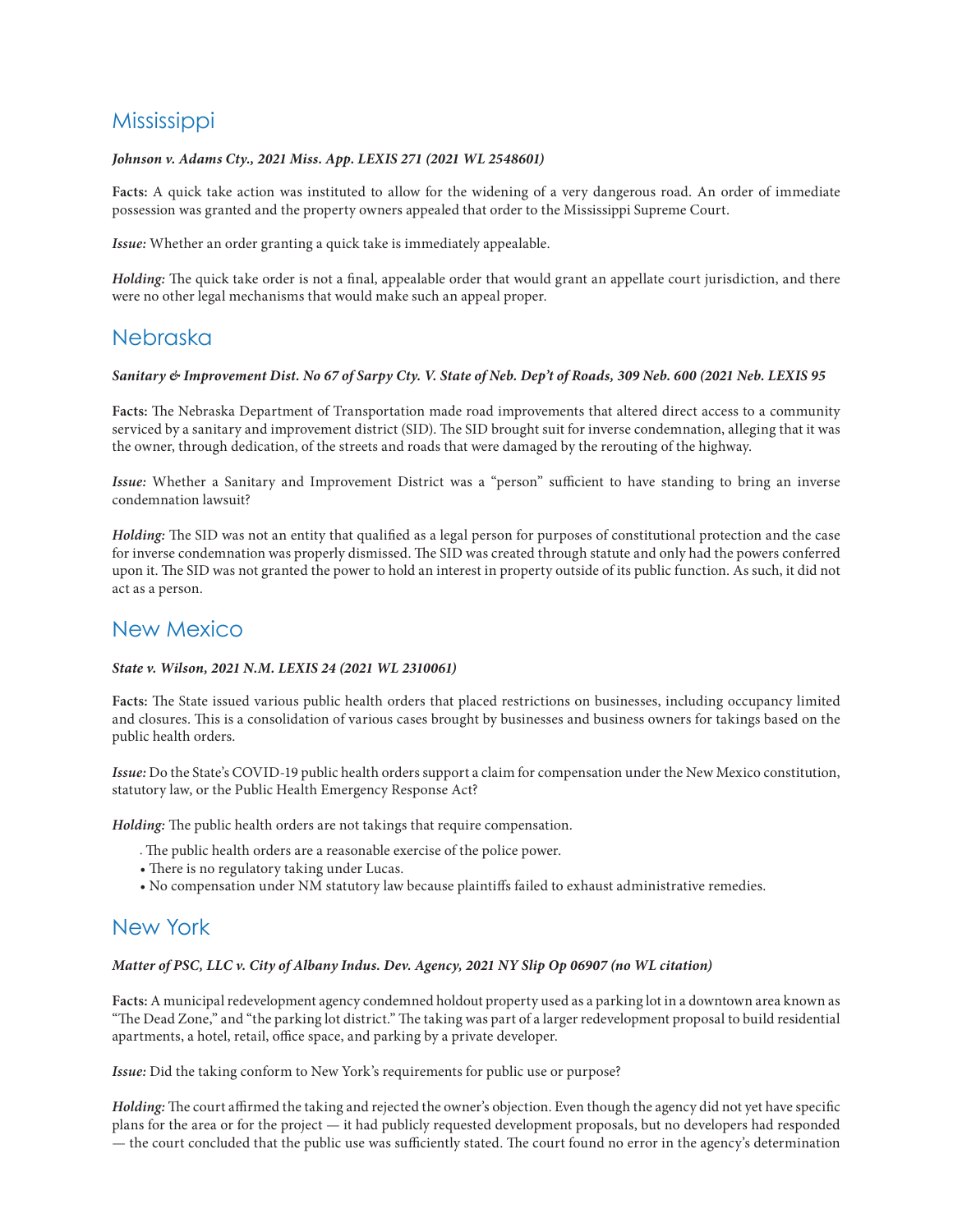that the properties are blighted and that the taking of the one-acre parcel was necessary to develop the remaining seven acres already owned by the private developer and that the redevelopment would serve a public purpose. The court held that the agency is not required to know the specific redevelopment plan in order to use its power of eminent domain and may condemn the property to gain full title in order to permit economic redevelopment. The court also rejected procedural and environmental reporting challenges to the taking.

### *Matter of Gabe Realty Corp. v. City of White Plains Urban Renewal Agency, 2021 NY Slip Op 04134, 195 A.D.3d 1020, 151 N.Y.S.3d 143 (no WL citation)*

**Facts:** A municipal redevelopment agency adopted resolutions to acquire property within a designated urban renewal area. The agency concluded the property was blighted. This conclusion was based on a 25-year-old urban renewal plan. The agency asserted that the public benefits from the taking could be determined in the future after the taking.

*Issue:* Does the property qualify as blighted? Is public use determined at the time of the taking, or at some other time?

*Holding:* The court invalidated the taking, holding that the existence of public use and purpose must be determined at the time of the taking and not based on speculative future benefits. The court held that the agency's blight assertions were conclusory and the 25-year-old urban renewal plan lacked detail or documentation about the current state of the property. The court noted that it would not be a "rubber stamp" on blight, despite New York's relaxed rules for blight determinations, and that the agency's "bare pleading" of substandard condition of the property did not satisfy the agency's obligation to show an adequate factual basis for its finding of blight. If blight could not be relied upon to support the taking, the court also noted that future public benefit is not sufficient.

# North Dakota

### *City of W. Fargo v. McAllister, 2021 ND 136 (2021 N.D. LEXIS 136; 2021 WL 3083466)*

**Facts:** The City passed a resolution determining it was necessary to construct a sewer improvement project and attempted to use its quick-take power to acquire immediate possession of the property. The parties stipulated to a judgment with the determination of some costs reserved for a later date. The parties also stipulated for an order certifying the judgment as final. The property owner appealed the judgment allowing the use of the quick-take power.

*Issue:* Was it proper to determine the judgment final before the final determination of the remaining costs was made? Was the appeal proper or not?

*Holding:* The judgment should not have been certified as final, and none of the parties have demonstrated how the appeal was not a standard interlocutory appeal. The district court needed to articulate in writing the reasons for supporting its decision to certify, not just recite the language of the rule. The fact that the costs and disbursements was not yet resolved meant the judgment could not be final. The appeal was improper.

### Oregon

### *Walton v. Neskowin Reg'l Sanitary Auth., 2021 Ore. App. LEXIS 1157 (314 Ore. App. 124)*

**Facts:** A property owner brought an inverse condemnation claim for the physical occupation of a sewer line on their property. The Defendant filed a motion for summary judgment that the six-year SOL barred the claim, since the sewer line was installed sometime before 1995. The trial court granted the MSJ. Plaintiff appealed and argued that (1) applying a SOL to a constitutional claim (i.e., a takings) is unconstitutional, (2) that the SOL began running when the defendant refused to pay "just compensation" and not when the physical occupation occurred, and (3) the six years for the SOL was improper.

*Issue:* Whether the SOL against the claim for inverse condemnation is valid and when the SOL begins to run.

*Holding:* Affirming the trial court and upheld the MSJ based on the SOL argument. First, the court stated that applying SOL to constitutional claims is valid. Second, the trigger for a SOL is not a demand for payment of just compensation, but when the physical occupation began. Third, the plain text of the statute made is clear that the SOL is six years.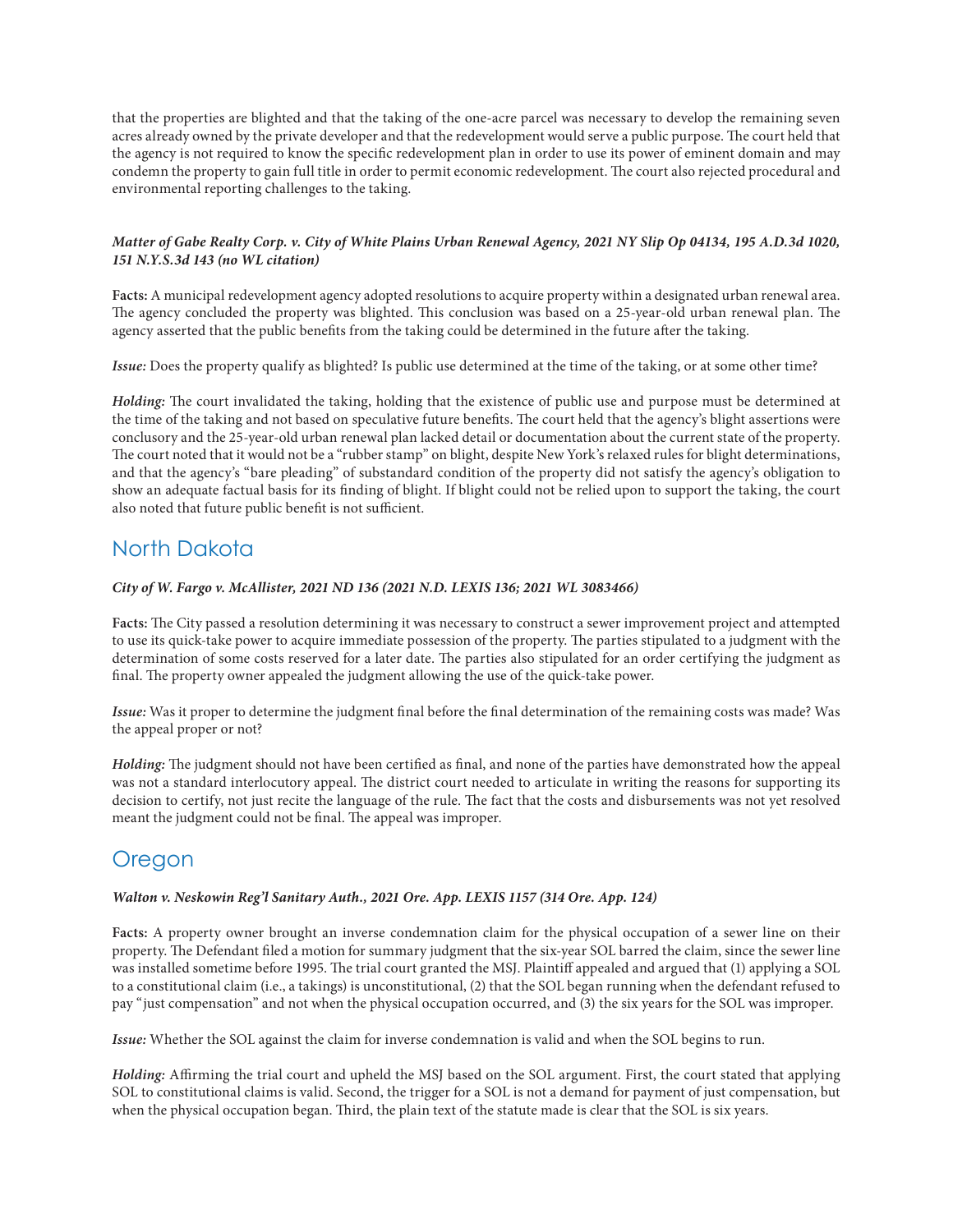# **Pennsylvania**

### *In re Condemnation of Powell, 2021 Pa. Commw. LEXIS 505 (2021 WL 2793374)*

**Facts:** A mobile emergency medical department authority attempted to condemn property for the installation of electric transmission lines to support a neighboring building under construction. The property owner argued that the authority did not have the power of eminent domain to condemn for electrical transmission lines, and the description of the property was inadequate to determine if it was reasonably required for a public purpose.

*Issue:* Whether the authority had the power of eminent domain to condemn for the specific purposes of electrical transmission lines and if the description of the property used was adequate.

*Holding:* The statute that gave some power of eminent domain to the authority must be strictly construed, and a strict construction indicated the authority did not have the power of eminent domain for the purpose of erecting electric power lines. The property description attached to the declaration makes it impossible for the property owner to determine where the easement to be condemned in located and whether the taking was actually an easement or a full take. As such, the description was inadequate to determine whether the land taken is only for the extent reasonably required for the public purpose.

#### *State Route 00700, Section 21H v. Bentleyville Garden Inn, Inc., 2021 Pa. Commw. LEXIS 562 (2021 WL 4483462)*

**Facts:** The jury awarded damages for the part taken, but failed to award any severance damages, despite evidence of damage to the remainder property. The court denied the property owner's motion for judgment notwithstanding the verdict or for a new trial. On appeal, the owner argued that the jury verdict was unlawful for two reasons: (1) that the DOT expert's opinion was based upon an erroneous assumption that the eminent domain code did not permit an accounting of the hotel's depressed revenue to inform the calculation of the after-taking value of the real property and (2) the jury verdict cannot be sustained on the theory that a decline in the oil and gas industry was solely responsible for the hotel's loss of revenue because the DOT's evidence did not support such a finding and the owner's evidence refuted that possibility.

*Issue:* Whether the trial court was correct in denying the motion for judgment notwithstanding the verdict or a new trial.

*Holding:* Because the jury verdict cannot be reconciled with the requirements of the eminent domain code, the denial of the post-trial motion was improper and the matter remanded for a new trial. The ED code expressly allows the use of the income approach to determine the fair market value of income-producing real property. However, the income approach cannot be used to establish the value of a leasehold interest of any tenant conducting a business on the real property subject to the condemnation.

### South Carolina

### *Ray v. City of Rock Hill, 2021 S.C. LEXIS 87 (2021 WL 3378945)*

**Facts:** Plaintiff owned a property under which a terra cotta pipe ran that allowed water to flow from a City catch basin to the back of her property (without an easement). This caused subsidence and damage. She noticed her front porch steps sinking in 2008. The water entered the catch basin through three City-owned stormwater pipes.

*Issue:* Whether the City engaged in an affirmative, positive, aggressive act as part of the claim for inverse condemnation that warranted survival of a summary judgment motion. Whether there was an issue with the statute of limitations.

*Holding:* When the City reconnected the pipes, that was not a "failure to act" (based on a refusal to comply with a demand), but rather an affirmative, positive, aggressive act sufficient to overcome the summary judgment issue. Additionally, there is no claim for damage prior to the reconnection of the pipes, because the SOL would have started to run on that issue in 2008 upon the discovery of the sinking steps.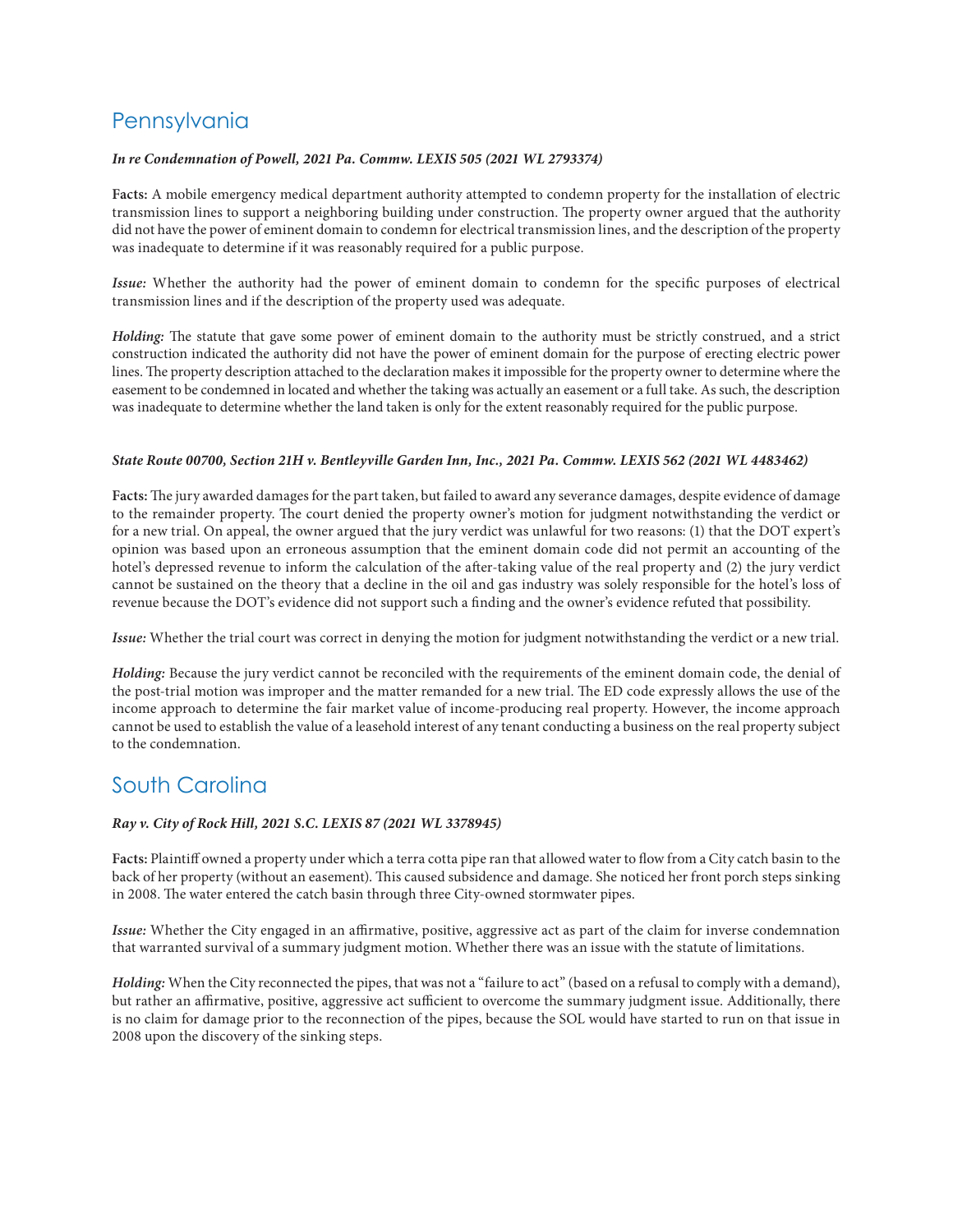### **Texas**

### *Ball v. City of Pearland, 2021 Tex. App. LEXIS 7635*

**Facts:** The property owners sought a determination that they had a right to repurchase property that was taken by eminent domain in 2002 because they claimed a 2003 statute that provided a limited right to repurchase applied retroactively. The 2003 statute allowed a right to repurchase property taken by eminent domain if the public use for which it was taken was cancelled, no progress was made towards that public use within 10 years, or within 10 years the property is no longer needed for such use or a substantially similar one. In an amended pleading, the property owner also argued that there was a remainder right to the property vested in themselves. The trial court determined the property owner had no interest in the property and that the statute did not apply to them, and dismissed the entire suit.

*Issue:* Whether the 2003 statute applied retroactively to allow a right to repurchase or if a failure to apply it retroactively deprived the property owner of just compensation.

*Holding:* The property owners had no future interest in the property because the prior final judgment vested fee simple title to the surface estate with the City and there was no reservation or retention of rights to the surface by the property owners. The language of the final judgment was clear. As to the 2003 statute, because the legislation explicitly stated a date in the future on which it would become effective and explicitly stated that it applied only to a "real property interest acquired by the governmental entity on or after the effective date of this Act." Thus, where the language of the statute is clear that it will only apply prospectively, a court will not make it apply retroactively.

### *San Jacinto River Auth. v. Lewis, 2021 Tex. App. LEXIS 5545*

**Facts:** During Hurricane Harvey in late August 2017, the San Jacinto River Authority (SJRA) released water from a reservoir. A property owner alleged this released water flooded his home downstream and brought an inverse condemnation claim on November 3, 2017 based on the Texas Constitution. The property owner then filed an amended petition that included a statutory takings claim (that had a 180 day filing requirement) during a variety of procedural matters, including an interlocutory appeal and a stay. The SJCA argued on appeal that the statutory takings claim was time barred and the district court did not have subject matter jurisdiction to hear the constitutional claim.

*Issues:* Was the statutory claim time barred and was there subject matter jurisdiction to hear the constitutional claim?

*Holding:* The amended petition had not been filed within the 180 day period and it did not "relate back" to the original petition. When the petition was filed and only raised constitutional inverse condemnation claims, it was not filed in a court of competent jurisdiction because the Harris County civil courts at law had the exclusive jurisdiction over constitutional inverse condemnation claims. Thus, because the amended petition was outside the filing period and there was no subject matter jurisdiction over the original claim, the amended petition did not relate back.

### **Wisconsin**

#### *Southport Commons, LLC v. Wis. DOT 2021 WI 52 (2021 Wis. LEXIS 86) (2021 WL 2325008)*

**Facts:** The department of transportation relocated a frontage road, which in turn changed the flow of water and allowed water to collect on a property owner's land. This created additional wetlands and impeded the property owner's ability to develop. The damage occurred in 2009, and the property owner filed a notice of claim in 2017. The statutory law required a claim to be brought within three years.

*Issue:* Whether under Wisconsin inverse condemnation law the claim period for damage caused by a highway or railroad grade commences upon the "occurrence" of the damage or the "discovery" of the damage.

*Holding*: Under this statutory scheme, the notice of claim period in section 88.87(2)(c) begins to run when the damage happens or takes place. "Occurred" does not mean "discovered" in this context.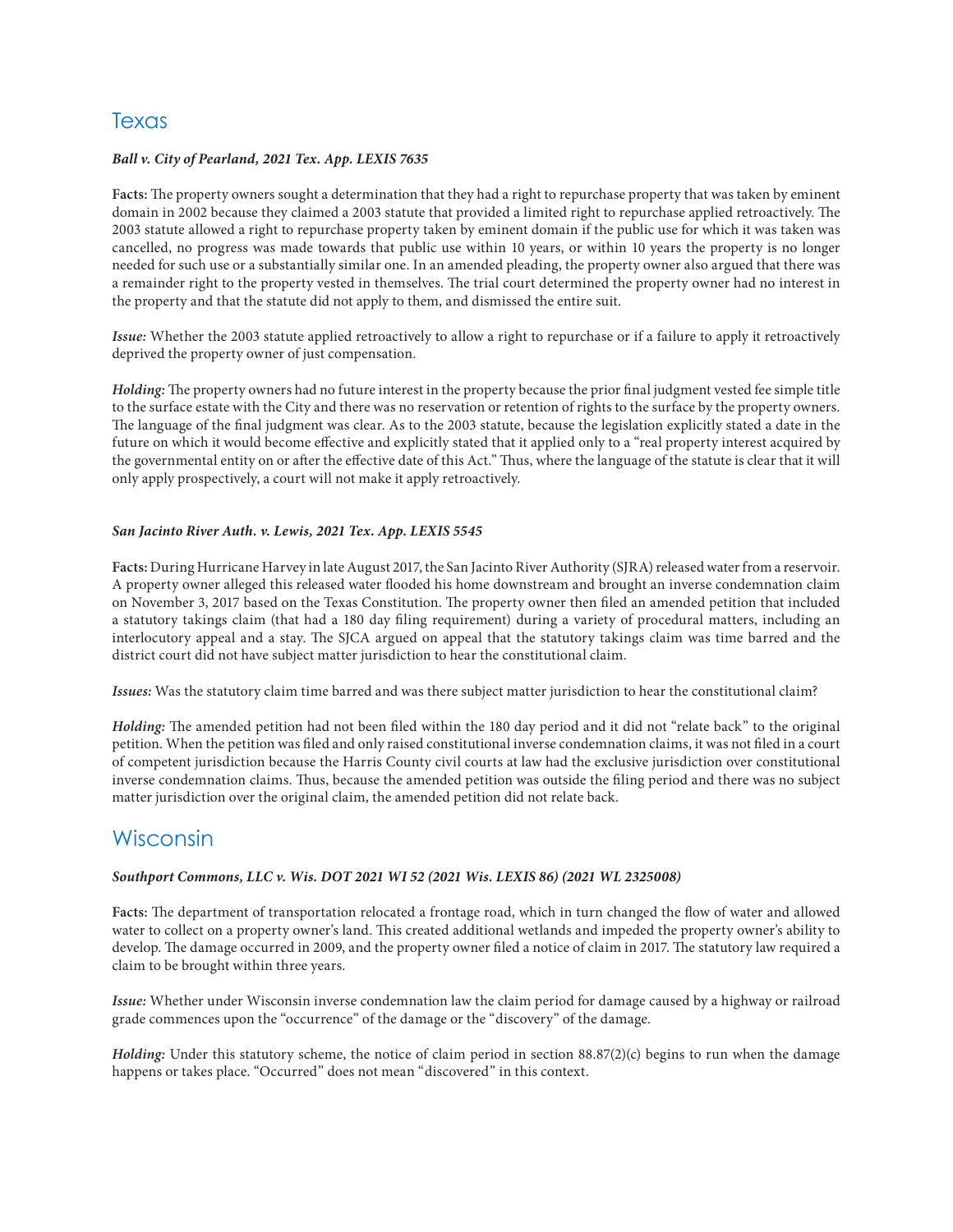# Federal Cases

### *Cedar Point Nursery v. Hassid, 2021 U.S. LEXIS 3394*

**Facts:** A California regulation allowed labor organizations the right to access, for a certain amount of hours and days, agriculture property in order to solicit support for unionization. The property owners sought to enjoin this activity as an easement taken without compensation.

*Issue:* Whether a California regulation granting labor organizations a right of access to agriculture employer's property for purposes of soliciting support for unionization was an unconstitutional per se physical taking. Specifically, whether an uncompensated appropriation of an easement that is limited in time effects a per se physical taking.

*Holding:* California's union organizing access regulation is a per se physical taking. The issue of duration bears only on the amount of compensation, not whether or not there has been an invasion.

### *PennEast Pipeline Co., LLC v. New Jersey, 2021 U.S. LEXIS 3564 (2021 WL 2653262)*

**Facts:** A pipeline company applied for a certificate of public necessity and convenience from the Federal Energy Regulatory Commission (FERC) to build a pipeline. The company intended to use the power of eminent domain granted by FERC to acquire the right of way. Some of the necessary land was owned in part by the State of New Jersey.

*Issue:* Can the federal government constitutionally confer on pipeline companies the authority to condemn necessary rights of way in which a state has an interest?

*Holding:* A private pipeline granted the power of eminent domain under the Natural Gas Act may condemn property owned by the State of New Jersey. While nonconsenting states are generally immune from suit, the states surrendered this immunity from the exercise of federal eminent domain power when they ratified the Constitution.

### *Golf Vill. North, LLC v. City of Powell, 2021 U.S. App. LEXIS 28845 (2021 6th Cir.)*

**Facts:** Plaintiffs were property owners who were developing a planned community. In its suit, the property owner alleged that the City took its property without compensation by building an entrance to a new municipal park on the property owner's private street system and refusing to appropriate certain private streets that the City intended the public to use. Later, the City filed a quick take action to acquire the property for a public use. Even though the state quick-take action had not been completed, the property owner filed a motion to amend its federal complaint to assert a Fifth Amendment takings claim, given the Knick decision. The City moved to dismiss the federal suit, which was granted.

*Issue:* Whether the property owner plead factual content that the City appropriated a right of access for the public to two of the streets within the community.

*Holding:* The district court properly dismissed the takings claim for failure to state a claim because Plaintiffs failed to allege a violation of the right to exclude due to the fact that they did not allege the City appropriated, for members of the public, a right of access to their property. The property owner needed to demonstrate that the City authorized and licensed the public's use of the streets and therefore deprived the property owner of the right to exclude. The property owner failed to allege that they are no longer able to exclude the public from accessing the property.

#### *RLR Invs., LLC v. City of Pigeon Forge, 2021 U.S. App. LEXIS 20681 (2021 WL 2932686)*

**Facts:** The City decided to construct a riverside pedestrian walkway and initiated condemnation proceedings. The City applied for an order of possession, which was granted. The property owner filed a complaint in federal court and alleged that the Tennessee state court opinion was unconstitutional and asked for the federal court to enjoin the state court's order. The Federal District court determined there was no subject-matter jurisdiction under the Rooker-Feldman doctrine.

*Issue:* In evaluating the scope of the Rooker-Feldman doctrine, does it apply to bar federal actions commenced after the grant of interlocutory relief in a state court proceeding? Does the Exxon opinion modify the application of the Rooker-Feldman doctrine as applied through Pieper?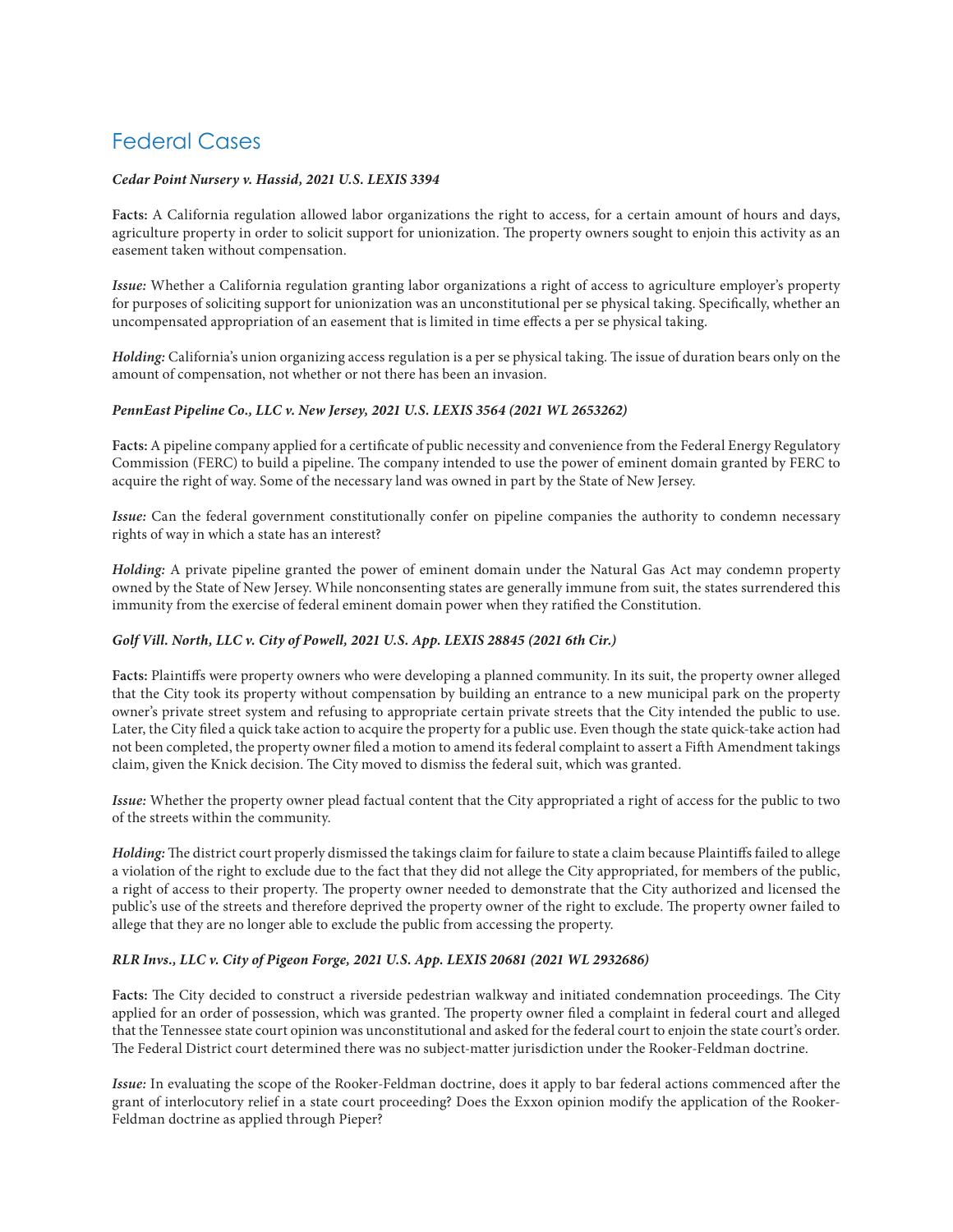*Holding:* The federal district court affirmed, as the Rooker-Feldman doctrine prohibited the federal court from hearing a suit based on an interlocutory order. The Rooker-Feldman applied to cases brought by state-court losers complaining of injuries caused by a state-court judgment rendered before the federal district court proceedings commenced. The court determined that the Pieper and Exxon decisions could coexist.

### *L.K.L. Assocs. v. Union Pac. R.R. Co., 2021 U.S. App. LEXIS 33429 (2021 WL 5227586) (10th Cir. Nov. 10, 2021)*

**Facts:** Union Pacific (UP) possessed an easement granted under the General Railroad Right-of-Way Act of 1875 over land owned in fee by a separate property owner. UP entered into a lease with the property owner and its lessee because some of the operations of the lessee intruded into the right of way. In 2014, there was a Supreme Court opinion that stated the railroad right of way, like that of UP's, was a nonpossessory easement and the property owner and lessee stopped paying rent to UP. The property owner and lessee filed suit against UP to have the leases rescinded and receive restitution of rent already paid.

*Issue:* The primary issue was the extent of rights granted to UP under the railroad right of way easement — specifically whether the easement granted UP exclusive rights and whether this permitted UP to enter into leases for uses/encroachments into the right of way.

*Holding:* The court held the grant of easement for a railroad right of way under the General RR Right of Way Act of 1875 allows Union Pacific to exclude everyone, including the grantor and fee owner; the leases were invalid because neither of the leases or the underlying business furthered a railroad purpose; the rescission claims were time-barred; and the railroad could exercise its right to exclude without identifying a particular purpose as exclusion from the railroad corridor is itself a railroad purpose. The court analyzed the underlying grant of easement to determine the scope of rights at issue here and concluded that the rights of UP were to an exclusive easement and that it could make other uses of the ROW so long as such uses were for railroad purposes. The court went on to conclude that the leases with the property owner and lessee were more about accommodating the existing uses than being for a railroad purpose. Therefore, the leases were invalid because they were not for incidental railroad uses. However, the court further concluded that the easement rights to UP were exclusive, such that UP could enforce a clear right of way and prohibit any uses. Thus, while the property owner and lessee had the leases invalidated as they requested, the claims for back rent were time-barred, and UP could actually demand that they remove all encroachments within the ROW.

# LEGISLATION UPDATES

Act No. 2021-16 (H.B. 357) (Hawaii): Establishes a two-year statute of limitations for an inverse condemnation claim brought against the State.

2021 IL H.B. 3864 (Illinois): Repeals the Blighted Area Redevelopment Act and makes conforming changes to the Eminent Domain Act.

2021 TX H.B. 4658 (Texas): Revises the rules for a right of entry for survey purposes by a common carrier pipeline. Provides rules on notice and restrictions on scope of right of entry.

2021 TX H.B. 2730 (Texas): Adds provisions to the landowner's bill of rights that a property owner may file a written complaint alleging misconduct by easement or right of way agents acting on behalf of the entity exercising eminent domain. Adds provisions that a condemning entity's initial offer must include additional information about damages, the appraisal, the conveyance instrument, etc. Adds rules on the required terms for instruments of conveyance of certain easements (pipelines or electrical transmission). Provides other revisions to the eminent domain law as well.

2021 TX S.B. 157 (Texas): Revises some of the eminent domain reporting requirements for public school districts and municipalities/counties with a population under 25,000.

2021 UT S.B. 2002B (Utah): Creates some commercial project entity eminent domain limitations. For a commercial project entity that existed as a project entity before January 1, 1980, if it has not taken a final vote to approve the filing of an eminent domain action prior to November 10, 2021, it may no longer exercise the eminent domain authority.

Infrastructure Investment and Jobs Act (P.L. 117-58): The bipartisan infrastructure bill provides for \$1.2 trillion in federal spending over the next five years. The funding will be allocated to roads, bridges, major infrastructure projects, transit, rail, broadband upgrades, airports, ports, waterways, electric vehicles, improving power and water systems, and environmental remediation. Some of the funds are allocated to existing programs, just now with higher funding levels and other parts of the funds will be allocated to create entirely new programs.